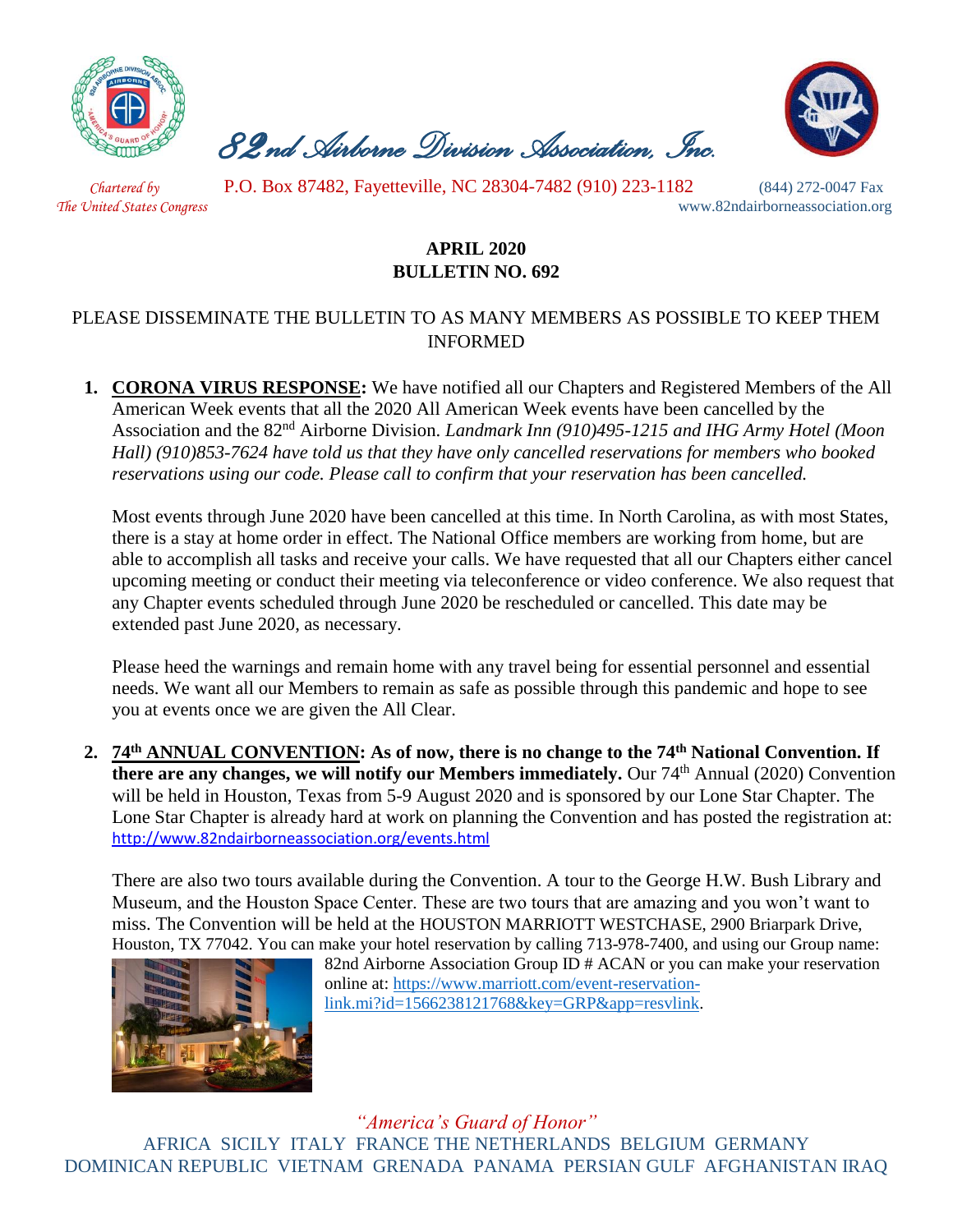

The hotel reservation cutoff date is July 5, 2020, so make your reservation early. This year's Convention will honor the  $75<sup>th</sup>$  Anniversary of the  $82<sup>nd</sup>$  Airborne Divisions contributions to the Victory of World War II, and the 30<sup>th</sup> Anniversary of the Gulf War. Join us as we honor our Divisions' Veterans and their sacrifices in securing freedom.



**3. NATIONAL DIRECTOR NOMINATIONS:** If you want to help shape our Association then make a difference by running for National Director. Chapter nominations for National Directors must be received at the National office by 1 June 2020, either by mail or email. We will notify your Chapter when it is received. Chapter nominations must be certified by the Chapter Chairperson and must be in compliance with Article V of the Association By-Laws (By-Laws can be viewed at our website at : <http://www.82ndairborneassociation.org/forms-and-resources.html> )

Nominations should include a brief description, 4-5 sentences, about the nominee. Please include the nominee's qualifications, past accomplishments, as well as what the nominee proposes to do for the Association, if elected.

This year, five (5) Veteran Directors will be elected at the Convention and the following Veteran Directors will be Completing their term in office (\* indicates that the Director is eligible for nomination to a second 2-year term):

| <b>Gary Rezabek</b> | *T. Ed Herlihy | *Randall Johnson |
|---------------------|----------------|------------------|
| David Pitman        | Cletus Slabach |                  |

- **4. ASSOCIATION AWARDS COMMITTEE:** The 2020 Awards Committee Chairman is Past President/Director Richard Becker, and he will accept nominations for All American of the Year, as well as for the Public Relations Award. Please email nominations to [becker@82ndairborneassociation.org](mailto:becker@82ndairborneassociation.org) or mail them to the National Office.
- **5. CHAPTER DELEGATES TO 2020 CONVENTION**: *If you want the opportunity to have your Chapter's concerns addressed at the Delegates' meeting, you must send in your Chapter delegate certification form.* Chapter Officers are reminded to designate their Delegate(s) to attend the 2020 Convention by 31 July 2020. Delegate forms can be obtained on our website in the Chapter Continuity link, under Forms and Recourses on the Quick Links button. Forms and Resources are located at: <http://www.82ndairborneassociation.org/forms-and-resources.html>

As outlined in Article IV, Section 6 of the Association By-Laws, the Association President can call a Delegates' meeting sixty (60) days in advance of the Convention date. In the past, Presidents have done this because there is ample time during AAW for the Delegates to discuss issues and formalize the presentation to be given to the Board of Directors during the Convention. The Delegates' meeting during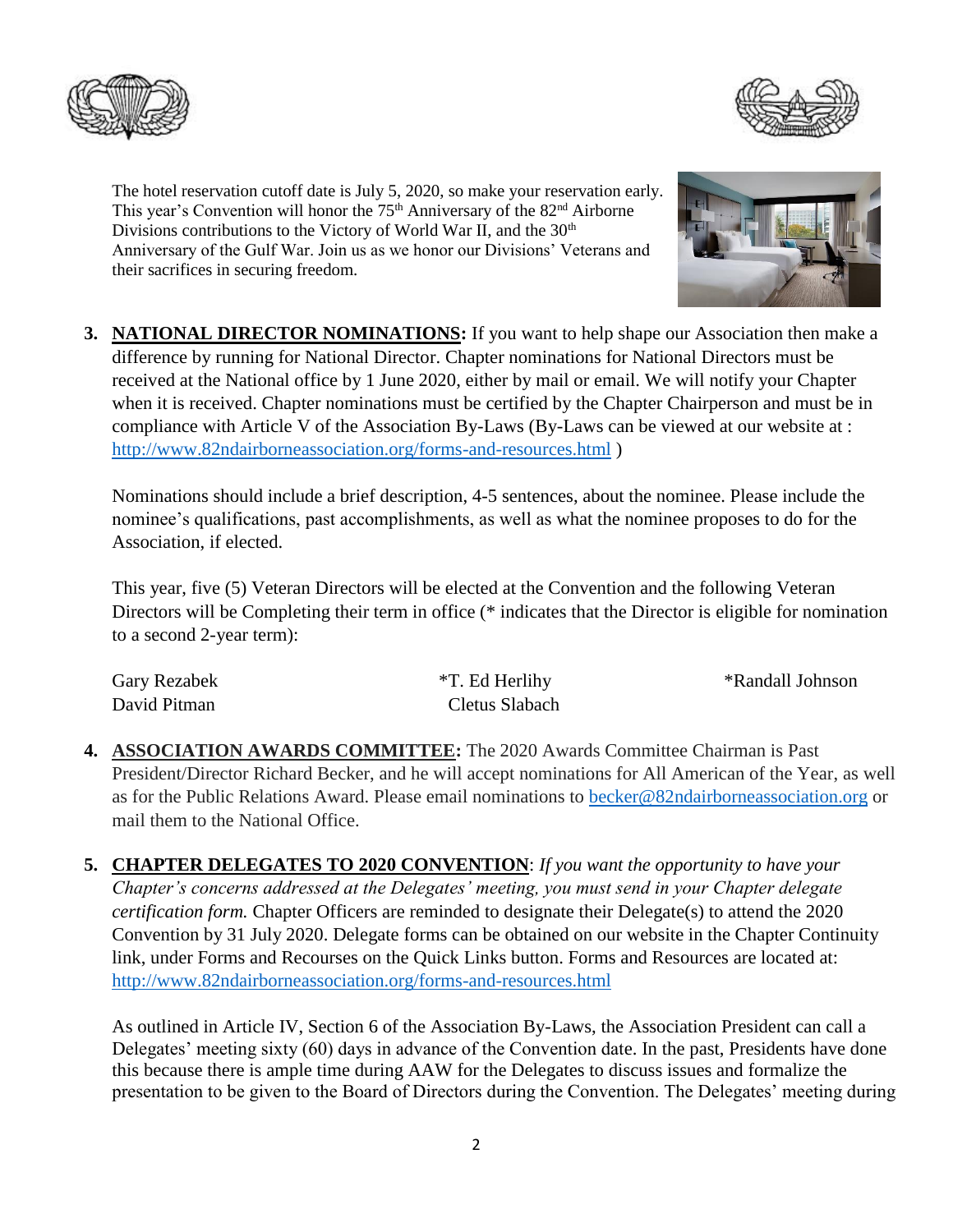



the National Convention is to refresh everyone's memory and finalize the presentation. Delegates should be familiar with the Association and Education Fund By-Laws, Convention SOP and National Bulletins, all of which is available on the Association website. If the Chapters have any issues, please submit a 2-3 sentence summary to the National Office by 1 May 2020. We will include these in the Delegates' agenda.

- **6. ATTENDANCE OF NATIONAL OFFICERS: Due to the Corona Virus pandemic until further notice Directors will not be attending any events.**
- **7. PAYMENT OF CHAPTER PORTION OF MEMBERSHIP DUES (CHAPTER REFUNDS):** The portion of membership dues received directly at the National Office, and are to be paid to the Chapter selected by the member upon registration, as per the Association by-laws, Article II-Membership, Section 1, Paragraph E, Subparagraph 1, Items a-c, for the period July - December 2019, will be sent via mass payment on PayPal by 24 April 2020. PayPal will send an email to the Chapter email address to notify you of this payment so that you may insure your payment is directed to your Chapter bank account. Any Chapter who has not yet set up their PayPal account must do so within 30 days of receiving the payment or the payment will be returned to the National office account. All monies returned to the National Office account will be held for the Chapter until such time as the Chapter has set up their PayPal account and can receive their payment. Any Chapter wishing to donate their payment to the National Office, please notify us by email prior to 24 April 2020.
- **8. CURRENT PROJECTS OF THE ASSOCIATION:** This is a list of some of the Projects the Association has approved for working on in 2020:
	- **a. Support for Families of 82nd Airborne Division KIAs, and WIAs:** Provide assistance for the 82<sup>nd</sup> Airborne Division Association Wounded Warrior Fund through direct response to needs of Families immediately following the loss or injury of an 82<sup>nd</sup> Trooper.
	- **b. Recognition of the Jumpmaster, NCO, and Trooper of the Year:** Every year our Association recognizes the accomplishments of the 82nd Airborne Divisions Jumpmaster, Non-Commissioned Officer, and Trooper of the Year at our annual dinner during All American Week (AAW). On the final evening of AAW, the Leadership and Troopers of the  $82<sup>nd</sup>$  Airborne Division join the  $82<sup>nd</sup>$ Airborne Division Association Members as we present these outstanding Troopers with awards to recognize their accomplishments (accomplished through Association and corporate donations).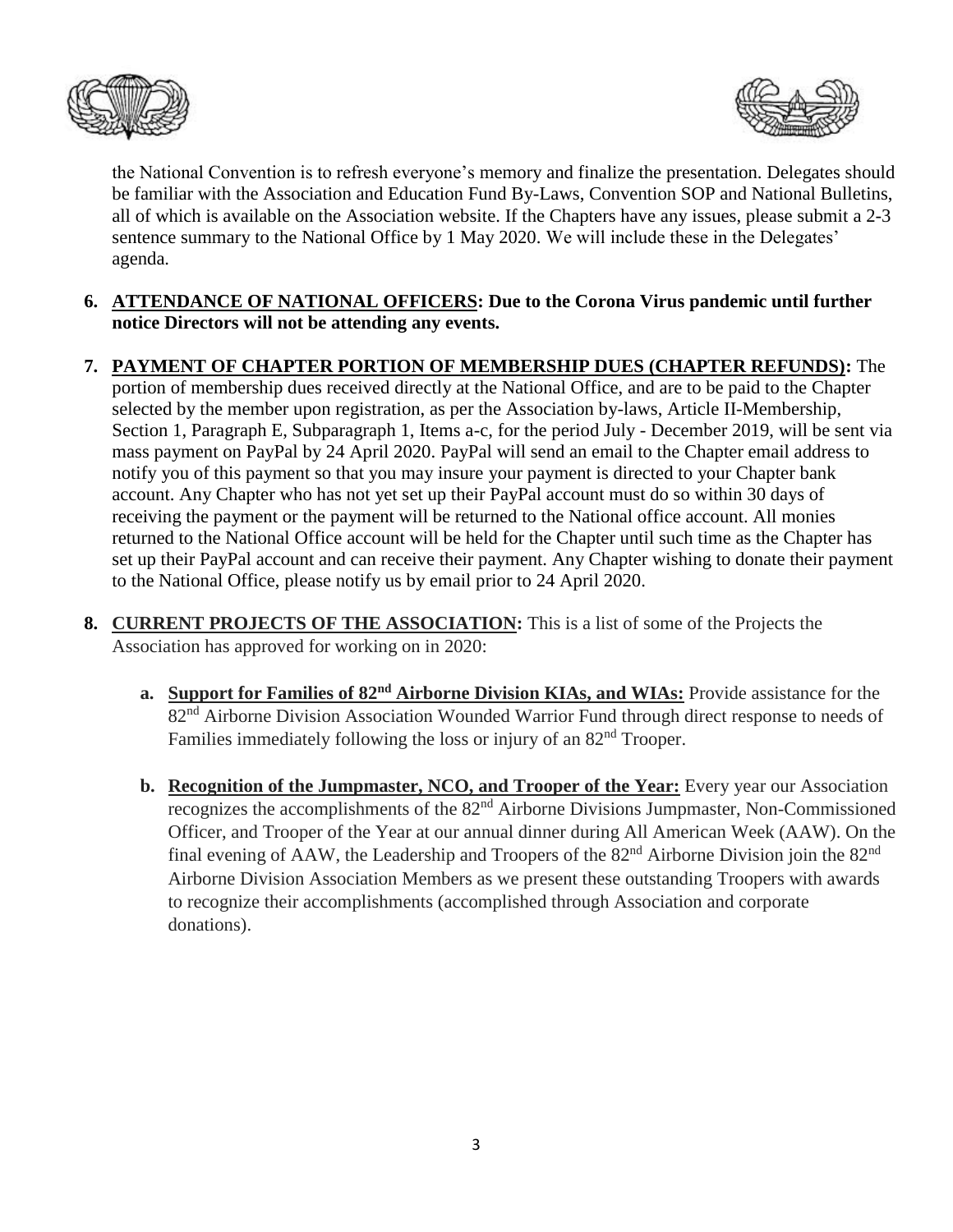



## **c. 3 rd Annual All American Adventure 2020: (POSTPONED DUE TO CORONA VIRUS)**



Plan is to send twenty 82nd Airborne Division Troopers on a 4-day resiliency trip to the Catskill Mountains for fishing, hiking, biking and numerous other activities. Aimed at helping Troopers in reintegration after deployment, this project uses donations from Association Members and Chapters, and Corporate sponsorship to accomplish this project. This trip will take place in June 2020, provided we are able to secure funding for our Troopers. Help us in providing an avenue to

assist our 82<sup>nd</sup> Troopers in their resiliency during their redeployment process.

- **d. Support for deployed Troopers of the 82nd Airborne Division:** Currently supporting redeployed Troopers placed in quarantine at Ft Bragg. Our Association stands ready to provide support to our Deployed Troopers as they protect our Nation. The more donations we receive, the more we can do to support our Troopers while they are deployed. Help us to show these Troopers our gratitude for their sacrifices.
- **e. Holiday Troop Support 2020:** This year will be our 5<sup>th</sup> Annual "Holiday Troop Support" and we will again provide over 1000 meals to young Troopers and their Families over the Thanksgiving and Holiday Season to insure the Families of young 82nd Troopers have bountiful Holiday meals over the Holiday Season.
- **f. Honoring the Service of our World War II Veterans:** The Association will again sponsor attendance of 82<sup>nd</sup> Airborne Division World War II Veterans at our 74th annual Convention honoring their service on the 75<sup>th</sup> Anniversary of the Victory of World War II. Please help us to once again honor the service of our WW II Veterans by supporting this project with your donations. Please give our Members the opportunity to share in





the experiences of these National Treasures, while we still can, by bringing them to our  $74<sup>th</sup>$ Annual Convention.

**9. DONATIONS TO GENERAL FUND:** Our Members continuously asked that our Association do more to support our 82<sup>nd</sup> Troopers and Veterans, and over the last few years we have worked hard at doing just that, as you can see from the current projects above, and we continue to look for more ways to support our Active Duty and Veteran Members. We said we would move the Association to a 501(c) 3 tax exempt status, and we did just that. Now we have members who are asking us to do even more for our Members and we will work to do just that. But, even though we have been successful in obtaining support from numerous corporate and individual donors (mostly non-member donors), we still need the support of all our Local Chapters and Association Members.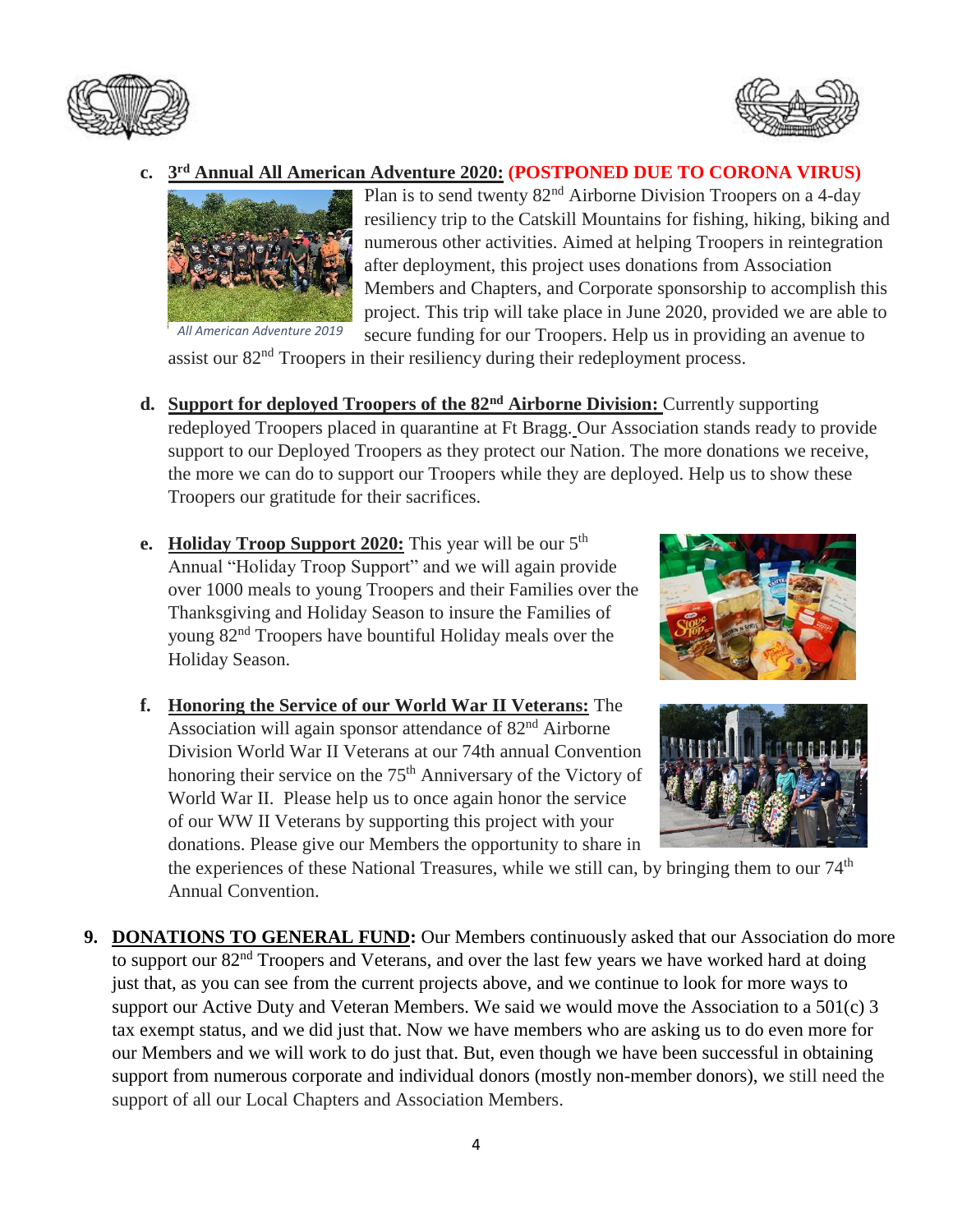



Currently the Association funds the annual tax submissions for All Chapters, pays the insurance coverage for the entire Association (including All Chapters), provides all the administrative needs for Members and Chapters (including membership cards, certificates to new members, maintenance of membership and Chapter data), and then provides almost ¼ of the annual membership dues to the local Chapter. With what is left we must fund all other administrative needs, and can then work to support our Active Duty and Veteran Members. WE NEED YOUR HELP!

We accomplish all our projects with donations from approximately 10% of the Association Chapters, and individual donations from less than 1% of all our members. Imagine this, our Chapters and Members continue to ask that we do more, but not more than 1% of the Members even send \$1 to support these needs. How do we ask others to support us when our own Members are not supporting their Association? Our 2019 projects of sending our WW II Veterans back to Normandy and the Annual Convention, at no cost to the Veteran, as well as our All American Adventure, were accomplished with very little or no help by our Chapters and Members.

We are not asking for large donations, but any donation will show your support for the work we are doing. We need our Chapters and Members to help support the work the Association is doing. This is your Association and its success is dependent on your support. Without your support, we will not be able to continue our support of our Active Duty and Veteran Airborne Brothers and Sisters. Please help your Association, in our efforts to serve our Airborne Family, by donating any amount to the Association General Fund. Every little bit helps. Please support your Association and our Airborne Community!

To make a donation, PLEASE go to DONATE at <http://www.82ndairborneassociation.org/donate.html> or mail your donation to the National office at: P.O. Box 87482, Fayetteville, NC 28304. Do your part in helping the success of the Association.

- **10. ASSOCIATION 501(c)3 STATUS:** Now that the 82<sup>nd</sup> Airborne Division Association is a 501(c)3 organization, it is no longer necessary for the Association to go back to check current Member DD-214s for their Time In Service dates. We will still need the DD-214 for new Memberships to verify the applicant's eligibility for membership by providing their Character of Service, Airborne status, and or their service in the 82<sup>nd</sup> Airborne Division. As always, the National Office will use the documentation to verify eligibility, and will return original copies of DD-214s sent to our office. The Association has submitted all needed documents to the IRS for the Chapters to be designated as 501(c) 3 organizations. We hope to have resolution by no later than our Annual Convention.
- **11. CHANGE IN CHAPTER OFFICERS:** *When your Chapter elects Officers, you must notify the National Office so that we can update our records*. Elected Chapter Officers must be members in good standing and annual members must be current. Please provide Chapter Officers, with contact information to National annually so that we can update our files, the Paraglide and the Association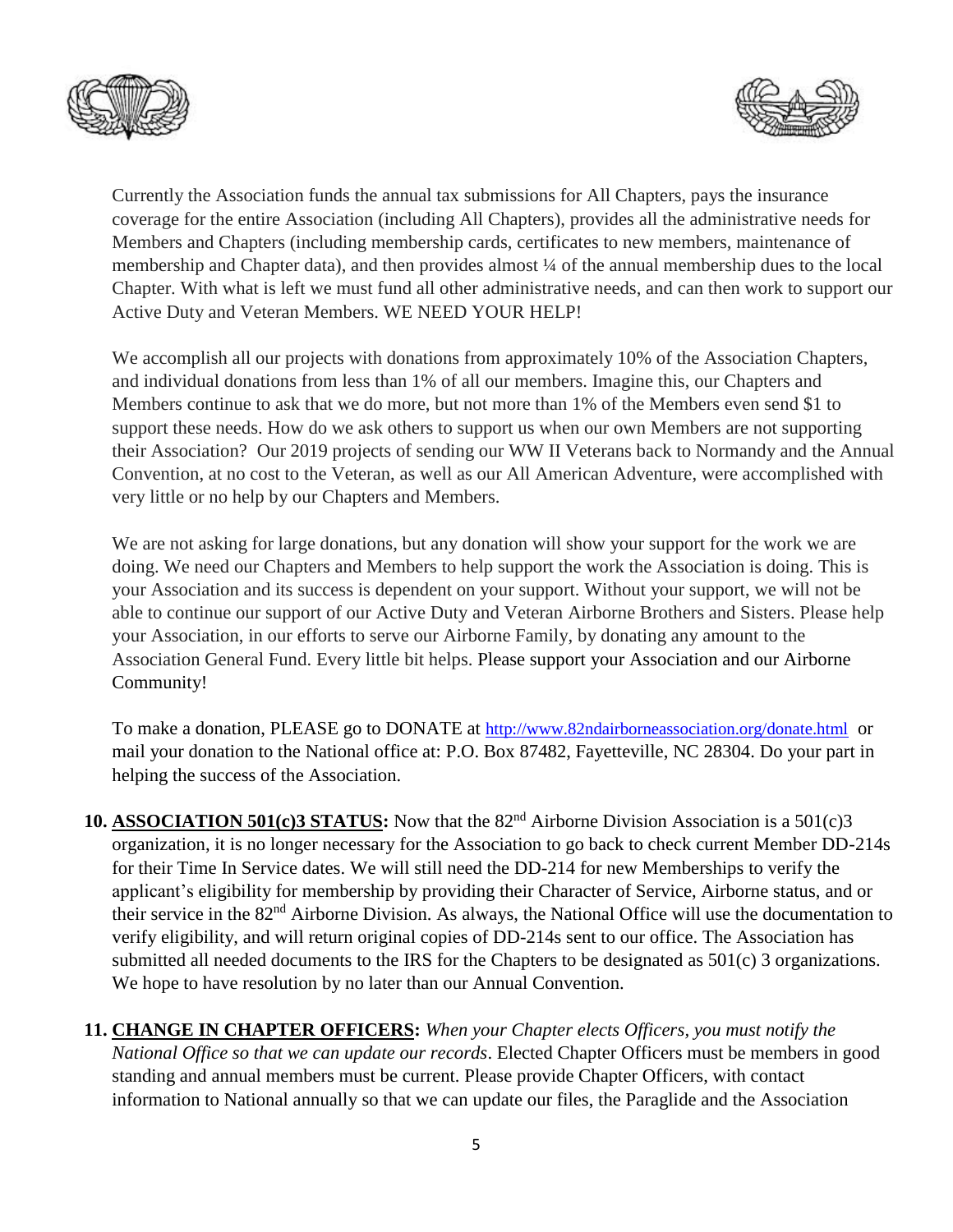



website. Please send your officer information. **Please do NOT send a note stating that the officers are the same or that there are no changes from the previous year(s). Even if there are no changes, please send a list of the current officers, with their current contact information**. We have extended the due date for this report to 31 April 2020. *Please be sure to give any newly elected Chairmen access to the Chapter email account*. If there are any problems with gaining access, please contact the National Office for assistance. Thank you to those chapters that have sent their list to National.

- **12. ONLINE SUPPORT DOCUMENTS:** The National office has posted documents on our webpage in the Quick Links / Forms & Resources folder on our website to assist the Chapters. These include forms for Chapter Continuity and Chapter Startup. Please look over these forms and use them as needed.
- **13. 2019 CHAPTER FINANCIAL STATEMENTS:** The completed 2019 Chapter Financial Statements, which are required to be furnished by all Association Chapters for inclusion in the Association Group Federal Income Tax Return, are now due by **10 May 2020 due to the IRS change in Tax submission dates**. The statements were emailed to your Chapter email address, between 22-23 January 2020, and must be completed and returned to the National Office by **10 MAY 2020**. If you do not allow the National Office to file your tax return with our Group Income Tax Return, the Chapter will have to file their Tax Return separately, at the cost of the Chapter. If your Chapter files separately, you must notify the National Office on Chapter letterhead signed by the Chapter Chairman, stating that the Chapter has filed their taxes separately from the Association. The following chapters have submitted their Financial Report for 2019 – Thank you:

| <b>Badger State</b>               |
|-----------------------------------|
| Don Lassen/Atlanta AA             |
| Kentucky Airborne                 |
| North Texas                       |
| San Joaquin Valley                |
| <b>Washington DC</b>              |
| Chicago                           |
| <b>Hampton Roads All Services</b> |
| <b>Rocky Mountain</b>             |
| Greater Hartford                  |
|                                   |

- Central Ohio AA Central Pennsylvania Evergreen State James Etherton-Detroit North Central Florida AA North Jersey Northeastern Pennsylvania Oklahoma AA St. Michael's AA 1SG Leonard Funk MOH CPL Edward Slavin Greater Daytona AA Low Country AA Lozado-Rubio-Conde PR South Texas **South Texas** Texas Lone Star
- Tampa Bay AA Tillman Beikes-Indianapolis
- **14. 2019/2020 CHAPTER ACTIVITIES REPORTS**: Per the Association By-Laws, "a report of the dates and places of all meetings and activities held or sponsored by the Chapter" throughout the 2019 year, and a "tentative" schedule of the Chapter's meetings and activities for 2020 were due at the National Headquarters by February 28, 2020. We are extending this deadline to 31 April 2020. Thank you to those Chapters that have forwarded their reports. Thank you for your continued support!
- **15. CERTIFICATES OF APPRECIATION AND MERIT:** This is the time of year that Chapters recognize members or businesses for their support of the goals of the Association. You can request a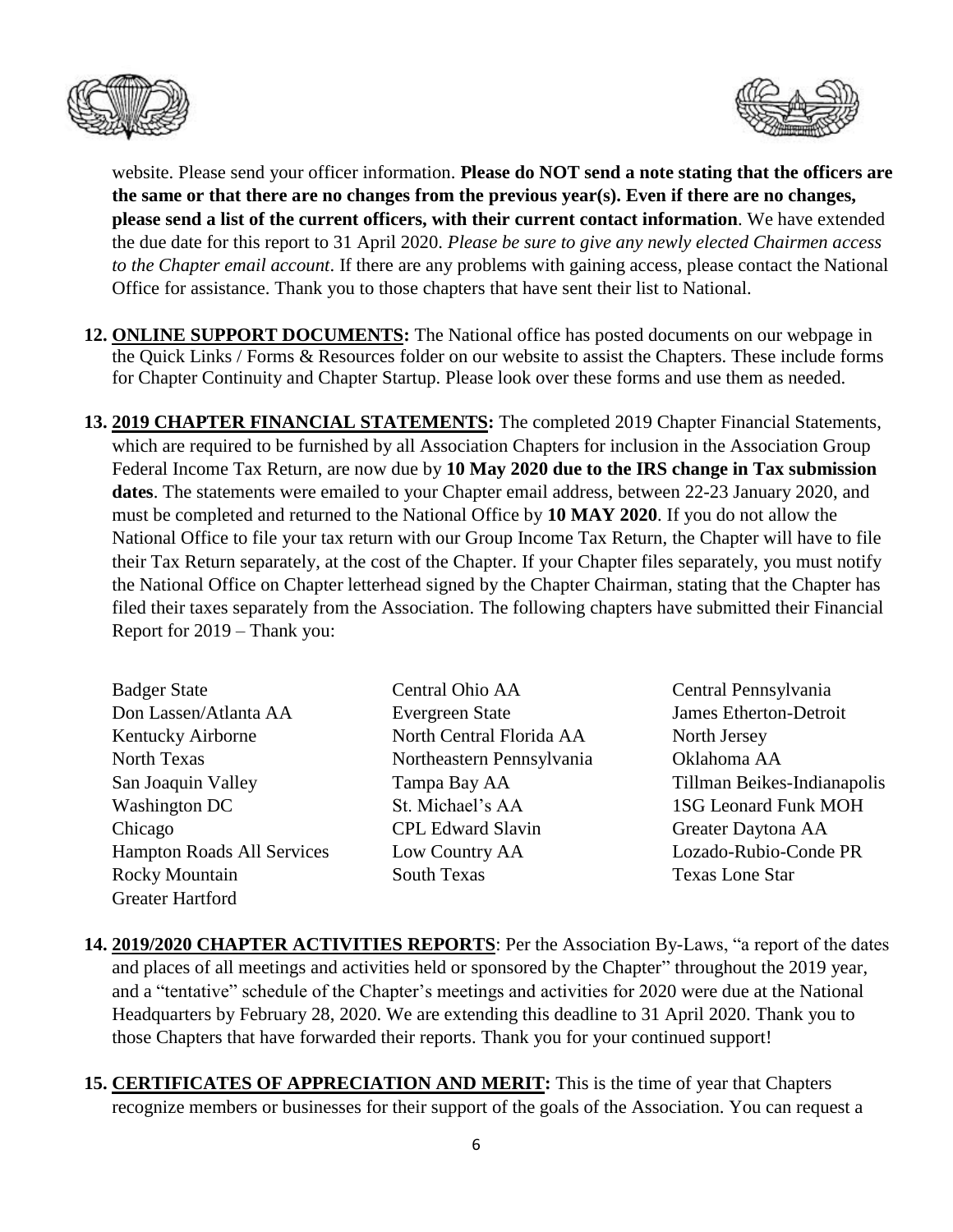



Certificate through the National Office via email. The cost of each Certificate is \$5.00, which includes shipping and handling.

- **16. ASSOCIATION SUSPENSES/DEADLINES:** Please note the following Association deadlines (all information should be sent to the Executive Director, unless otherwise noted):
	- **a. 10 May 2020-** Chapter Financial Report due
	- **b. 31 April 2020-** 2019 Chapter report and 2020 Chapter Officers and Schedule due (Suspense date extended)
	- **c. 1 June 2020-** Nominations for 2020 National Director due
	- **d. 1 July 2020** Communication & Public Relations Award Program entries must comply with the Communications and Public Awards Program SOP and are due 1 July 2020 to Chairman/Director Richard Becker. Nominations can be sent to the National office and will be forwarded to Director Becker.
	- **e. 31 July 2020-** Delegate Certification for National Convention due
- 17. 82d AIRBORNE ASSOCIATION USAA CREDIT CARD: Check out the 82<sup>nd</sup> Airborne Division Association's co-branded cards. These cards display a Paratrooper under the silk on the front. It's a very nice card to have. To get a co-branded Association card, please call 855-755-8263 or go to [www.usaa.com/82nd](http://www.usaa.com/82nd) . If you use a credit card, please choose the card that supports the Association.
- **18. E-NEWS BULLETIN:** *Get Army and Airborne related news directly to your emails!* Members who insure they shared their email address with the Association will receive our E-news bulletin which contains informative articles about the 82<sup>nd</sup> Airborne Division, the Airborne community, the Military, Veterans issues, and even Association related articles, and links to our Bulletins, the Paraglide Magazine, and Fliers and Registration forms for Association Event. If you are not receiving the E-news bulletin to your email just send us your email address and we will add you to the list. Although we have had requests, we are only offering this benefit to our Association members. Sign up today and keep up to date on Airborne issues!
- **19. WITHIN THE DIVISION AND FORT BRAGG:** Please visit the following 82d Airborne Division websites to find out what is happening within the Division and sign up for our E-News bulletin: <http://www.dvidshub.net/image> and [http://www.bragg.army.mil/82nd/pages/default.aspx.](http://www.bragg.army.mil/82ND/Pages/default.aspx) Also, don't forget to check out the Division's Facebook page<https://www.facebook.com/82ndAirborneDivision>
- **20. ASSOCIATION UPCOMING EVENTS:** *Support our Chapters!* Please announce the following upcoming regional events at Chapter meetings, via the Chapter newsletter and website. Registration and information on these events were published in the Paraglide and/or on the Association's website at the following link [www.82ndairborneassociation.org/events.html.](http://www.82ndairborneassociation.org/events.html) If you would like to have the Association President or Executive Director attend your event, please send an invitation to the National office in enough time for us to plan and we will do our best to attend.